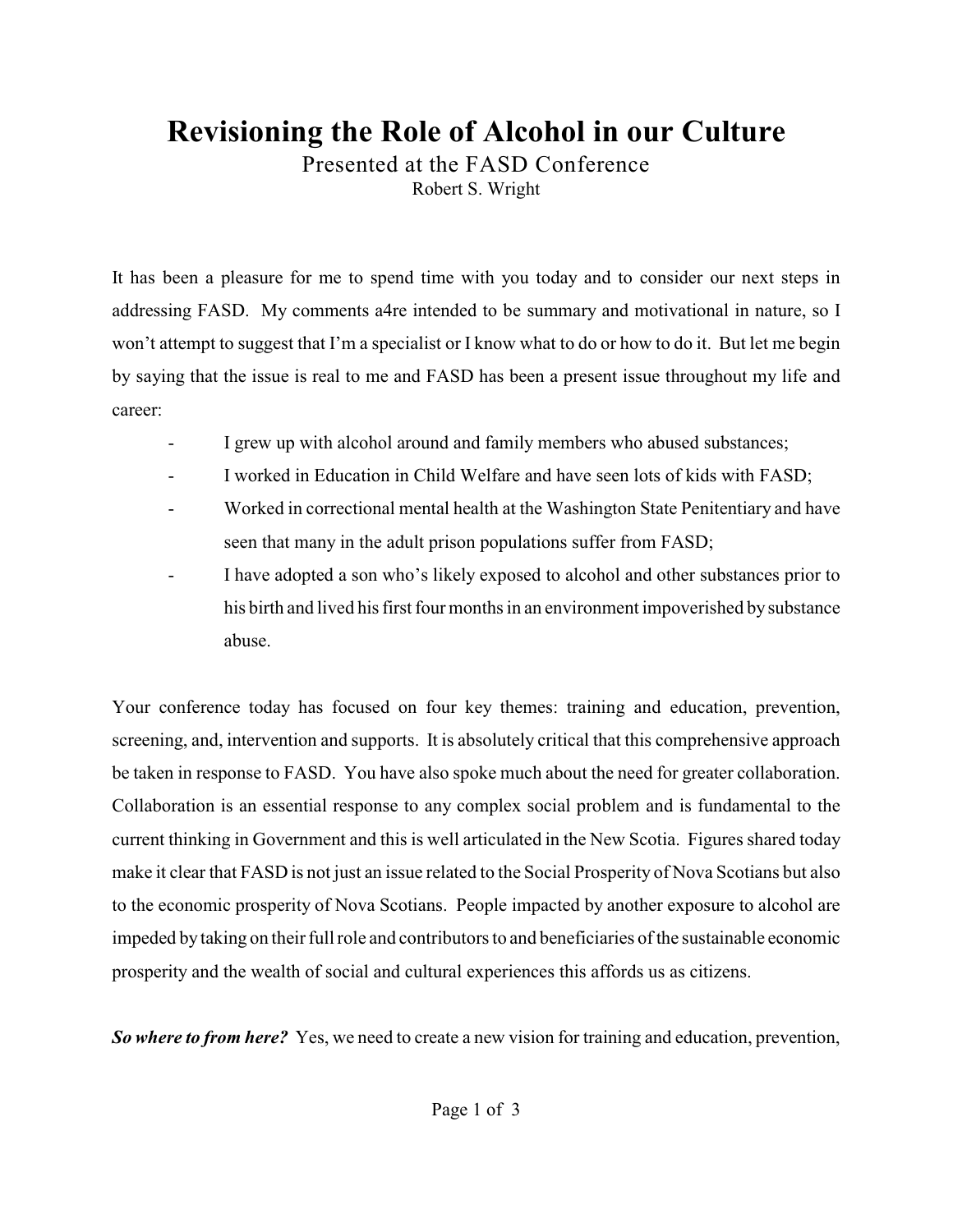screening, intervention and lifetime supports, but there is more. This conference grew out of the work that was done in Province of Nova Scotia to develop a provincial alcohol strategy. The bottom line articulated in that Strat6egy is clear. We need to change the culture of alcohol production, distribution, purchase and consumption, in Nova Scotia.

*What does this mean?* Any intelligent conversation about culture must begin in a basic lesson in cultural anthropology. Peoples from all ancient societies produced and used intoxicants. In ancient stable cultural times, these intoxicants were framed within clear cultural norms and boundaries and did not contribute significantly to the social problems of the day. During times of massive social change due to radical technology shift, economic, social, and geographic displacement, intoxicants evolved into addictive social agents of control, manipulation, generation of unsustainable wealth, and, in short, corrupted us. On clear example of this, is the role distilled alcohols played in the slave trade and the colonization of North America. To this day, the people's most profoundly affected by enslavement and colonization, namely, people of African descent and aboriginal peoples, are disproportionately impacted medically, socially, and, economically by the presence of intoxicants in our society.

*So how do we correct this?* I propose that to alter the impact of alcohol, we must control and direct the very evolution of our culture. We are no longer traditional peoples. Our culture does not and should not be allowed to evolve on it's own. Our culture must be discussed, debated, chosen, and, constructed, as we move rapidly into the future. Similarly, the role of alcohol in our culture must be considered, decided and directed. In short, we need to revision the role of alcohol in our culture. This is very similar to the work that we need to do in revisioning the role of the automobile in our culture. The crisis of global warming requires that we consciously define the role of the automobile and not simply allow the marketplace and independent choice of commuters to decide the future. So like automobiles, we need to accept alcohol presence but define it's roles. We need to institute public policies, defining and limiting it within the context of the sustainable, social, and economic prosperity that we envision for ourselves. Perhaps it will be necessary to envision the end of mass produced and marketed alcohol. Perhaps valuing the art of alcohol production as part of our cultural